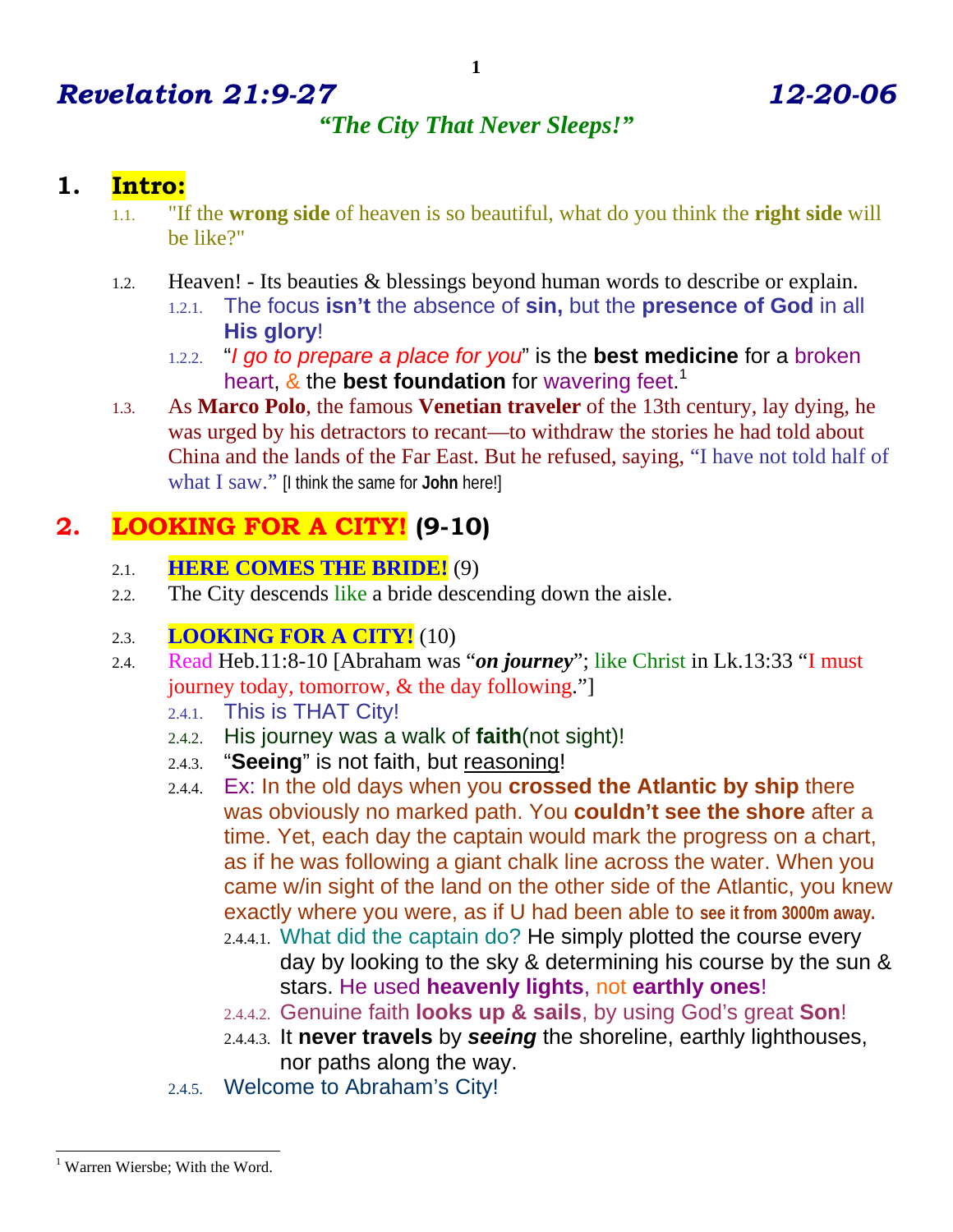- 2.4.6. David said in Ps.39:12 "For I *am* a stranger with You, A sojourner, as all my fathers *were.*" [Note "*with you*" not "to you"!]
- 2.4.7. We are *spiritual immigrants* (somebody who has come to a country and settled there).
- 2.4.8. We are only passing through!
- 2.4.9. An **Anonymous writer** wrote about an **American tourist's** visit to the 19th century Polish rabbi, **Hofetz Chaim**: Astonished to see that the rabbi's home was only **a simple room** filled with books, plus a table and a bench, the tourist asked: "Rabbi, where is your furniture?" "Where is yours?" replied the rabbi.

"Mine?" asked the puzzled American. "But I'm a visitor here. I'm only passing through." "So am I," said Hofetz Chaim.

### 2.5. **FINALLY GLORIFIED!** (11)

2.6. We talked about glory on Sunday. *Glory to God in the highest.*

# **3. PEARLY GATES! (12-21)**

- 3.1. **HEAVEN'S GATES!** (12,13)
- 3.2. **Heaven's Gate** was the name of a UFO religion.
	- 3.2.1. The cult's end(1997) coinciding with the appearance of Comet Hale-Bopp
	- 3.2.2. Applewhite convinced 38 followers to commit suicide so that their souls could take a ride on a spaceship that they believed was hiding behind the comet.
	- 3.2.3. But, here we have the REAL Heaven's Gates!
- 3.3. These gates are also described at the end of Ezek.48:30-35 w/more detail.
	- 3.3.1. On each is inscribed the name of each one of the **12 tribes**.
	- 3.3.2. This shows **God's faithfulness** to the promises which He made at the dawn of history to *Abraham, Isaac, & Jacob* re: their descendants.

### 3.4. **THE 12 FOUNDATIONS!** (14)

- 3.5. Each layer consists of a different **precious stone**.
	- 3.5.1. Which each provide a different **color** (blue, green, red, white, yellow, purple, & probably more!)
- 3.6. 12 tribes; here 12 apostles Together, yet still distinct. **{I thought the 2 were one?}** 3.6.1. Examples: Like 2 people getting married.

### 3.7. **THE MEASUREMENTS!** (15-17)

- 3.8.  $(16)$  1200 furlongs about 1400 miles.
	- 3.8.1. The highest **skyscrapers** are only 1,500 feet high.
	- 3.8.2. Our **space satellites** orbit earth 300 to 600 miles above the surface of the earth. [we are talking 1500 MILES high]
	- 3.8.3. Henry Morris said, it would be like the Moon cubed.
- 3.9. Cube or pyramid? The most Holy place in the Tabernacle & Temple was a cube!
- 3.10.  $(17)$  144 cubits the wall was 200' thick! (yet clear/transparent)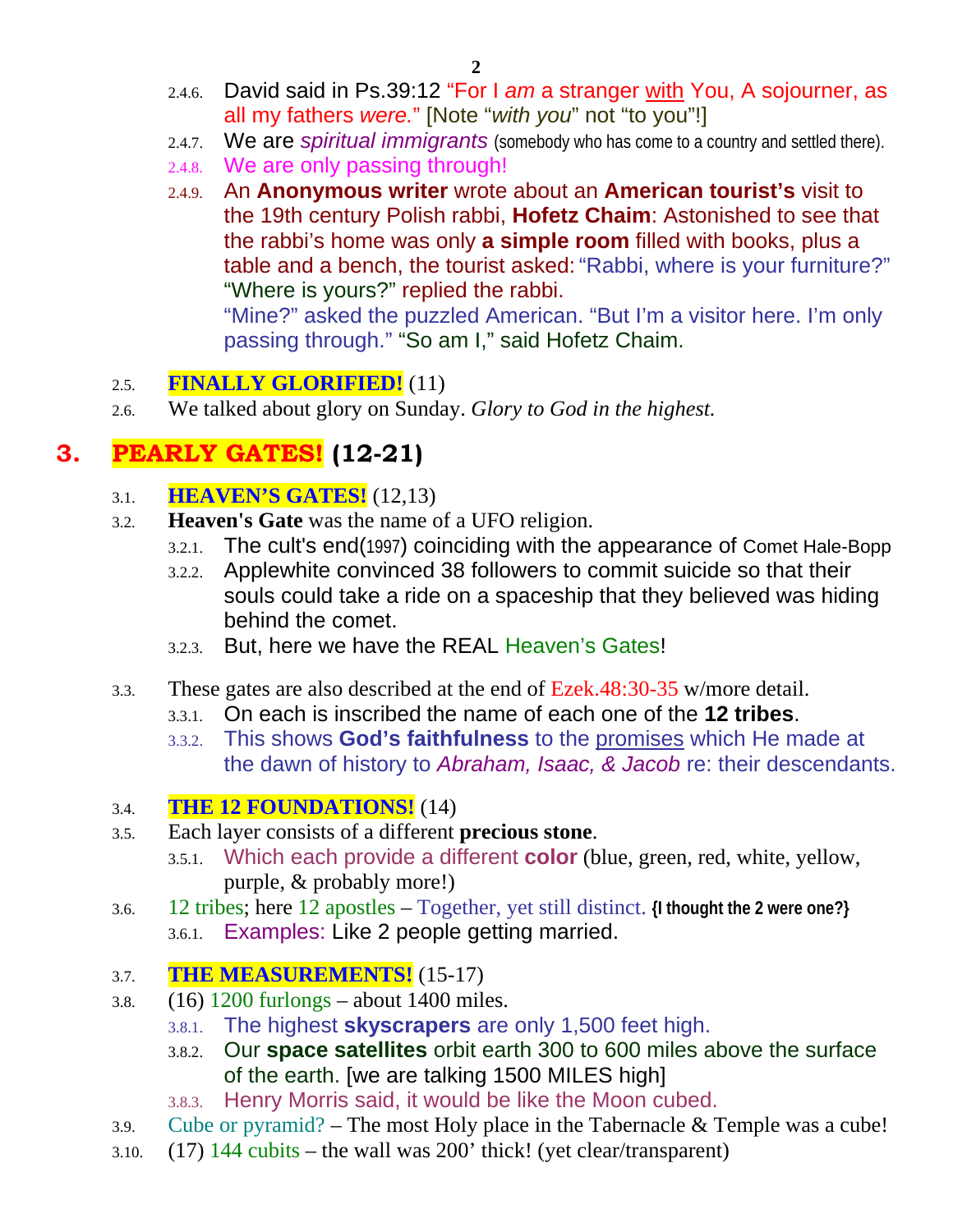- 3.11. **THE CONSTRUCTION!** (18-20)
- 3.12. (18) Pure gold, like clear glass There is nothing not genuine, nothing not transparent.
- 3.13. Transparent Thus, wherever the Lamb is in the City you will see him!
- 3.14. (19,20) The Gems We are not sure exactly what he  $1<sup>st</sup>$  century equivalent of some of these precious stones were, yet it is clear **a great variety existed**.
	- 3.14.1. Note the absence of **diamonds** in the city? No problem, they weren't known as gems in the 1<sup>st</sup> century. In fact, they didn't start popping up in **European jewelry** until about **1,200 years later**.
- 3.15. In construction around the world you often use what is plentiful, thus inexpensive. 3.15.1. I was surprised in India - Much Marble & Teak.
	- 3.15.2. **In contrast**, the New Jerusalem is constructed from precious & splendid materials.
		- 3.15.2.1.**Transparent gold** paving the streets, immense pearls are the gates, Jasper for the walls!

### 3.16. **THE PEARLY GATES!** (21)

- 3.17. Wow…There really are **pearly gates**!
- 3.18. Each gate…one pearl! I guess the oysters in heaven have been **super-sized**.
- 3.19. Q: Why do you think **pearls**? Well, what's the history of pearls?
	- 3.19.1. Humanly speaking it is **the story of suffering!**
	- 3.19.2. Pearls are formed by the **intrusion** of **some foreign substance**.
	- 3.19.3. [Not sand, usually a biological intruder, a parasite organism, like drilling worm]
	- 3.19.4. This becomes the **source of** irritation, suffering, & pain.
	- 3.19.5. Consequently the oyster responds to the irritation by producing **Nacre**/or **Mother of Pearl** (a combo of calcium and protein) – thus eventually a pearl is formed.
	- 3.19.6. So too, the blood of Christ continues to **cover us**…*over & over*…with a special glory, all the way to heaven. Ultimately turning us into a glistening jewel of delight!
- 3.20. The **shining gates of the New Jerusalem** therefore seem to suggest something about the conditions necessary for entering there. $<sup>2</sup>$ </sup>
	- 3.20.1. It's as if God is reminding us that we must "through much tribulation enter into the kingdom of God." (Acts 14:22)
	- 3.20.2. Each **Pearly Portal** emphasizes the truth that "if we **suffer** w/Him, we shall **reign** w/Him!" (2 Tim.2:12)
- 3.21. Christ is the **only door** to heaven; but its **capital city** has **12 gates** so the redeemed may come from *all points of the compass*, from **all tribes & nations**.

 $\overline{\phantom{a}}$ 

 $2^2$  Bread for Each Day; Nov.12.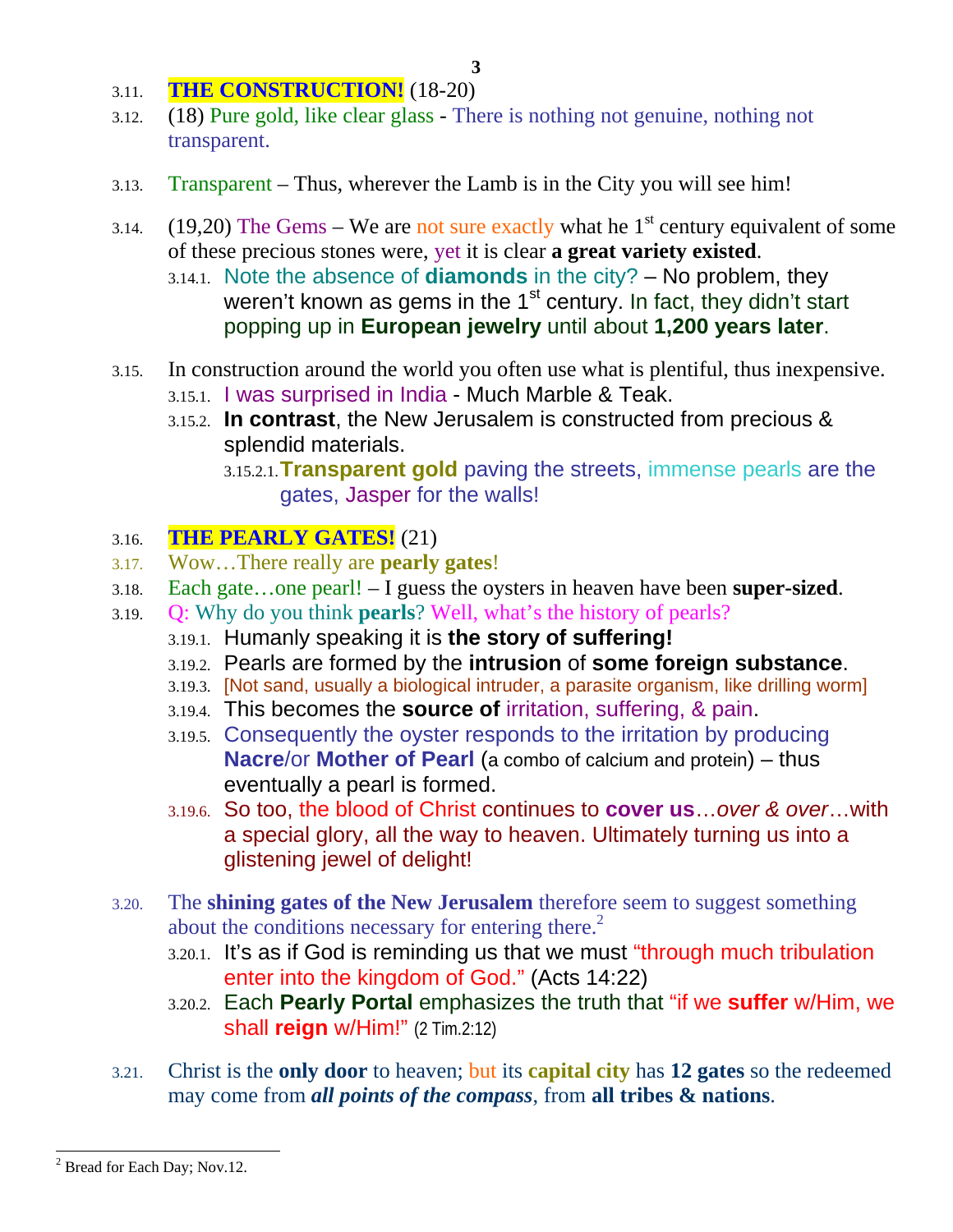# **4. THE CITY THAT NEVER SLEEPS! (22-27)**

- 4.1. **Omissions** No temple, no sun, no moon.
	- 4.1.1. Why omitted? God fulfills all these roles now!
		- 4.1.1.1. He is all the illumination that is needed.
		- 4.1.1.2. And since **the Temple** had been used as a place where people would congregate **to get closer to God** it apparently had no further use!  $\odot$
	- 4.1.2. A theologian describe heaven as "an **unknown region** with a **wellknow inhabitant.**"
- 4.2.  $(23)$  Light(of the world) is what gives everything its beauty!
	- 4.2.1. Q: Would you shop for jewelry in the dark?
	- 4.2.2. Without light nothing has beauty!
- 4.3. (25) Its gates shall not be shut at all  $-$  It's a city that never sleeps. 4.3.1. A city would shut its gates at night to protect it from its enemies.
- 4.4. (27) Q: If they could enter, would they find satisfaction in its blessings?
	- 4.4.1. 1 Cor.2:14 "The man without the Spirit **does not accept** the things that come from the Spirit of God, for they are **foolishness to him**, and he **cannot understand them**, because they are spiritually discerned."
- 4.5. There is an **old legend** of a **swan** and a **crane**. A beautiful swan alighted by the banks of the water in which a crane was wading about seeking snails. For a few moments the crane viewed the swan in stupid wonder and then inquired: "Where do you come from?" "I come from heaven!" replied the swan. "And where is heaven?" asked the crane. "Heaven!" said the swan, "Heaven! have you never heard of heaven?" And the beautiful bird went on to describe the grandeur of the Eternal City. She told of streets of gold, and the gates and walls made of precious stones; of the river of life, pure as crystal, upon whose banks is the tree whose leaves shall be for the healing of the nations. In eloquent terms the swan sought to describe the hosts who live in the other world, but without arousing the slightest interest on the part of the crane. Finally the crane asked: "Are there any snails there?" "Snails!" repeated the swan; "No! Of course there are not." "Then," said the crane, as it continued its search along the slimy banks of the pool, "you can have your heaven. **I want snails!"**
- 4.6. The great goal of **Creation** & **redemption** is achieved in direct **communion** & **fellowship** between God & His people.
- 4.7. Q: Are you a **citizen**?
- 4.8. Q: What does **architecture** reveal about our interests & our priorities?
- 4.9. Light after darkness, gain after **loss**; Strength after weakness, crown after **cross**; Sweet after bitter, hope after **fears**; Home after wandering, praise after **tears**; Sheaves after sowing, sun after **rain**; Sight after mystery, peace after **pain**;